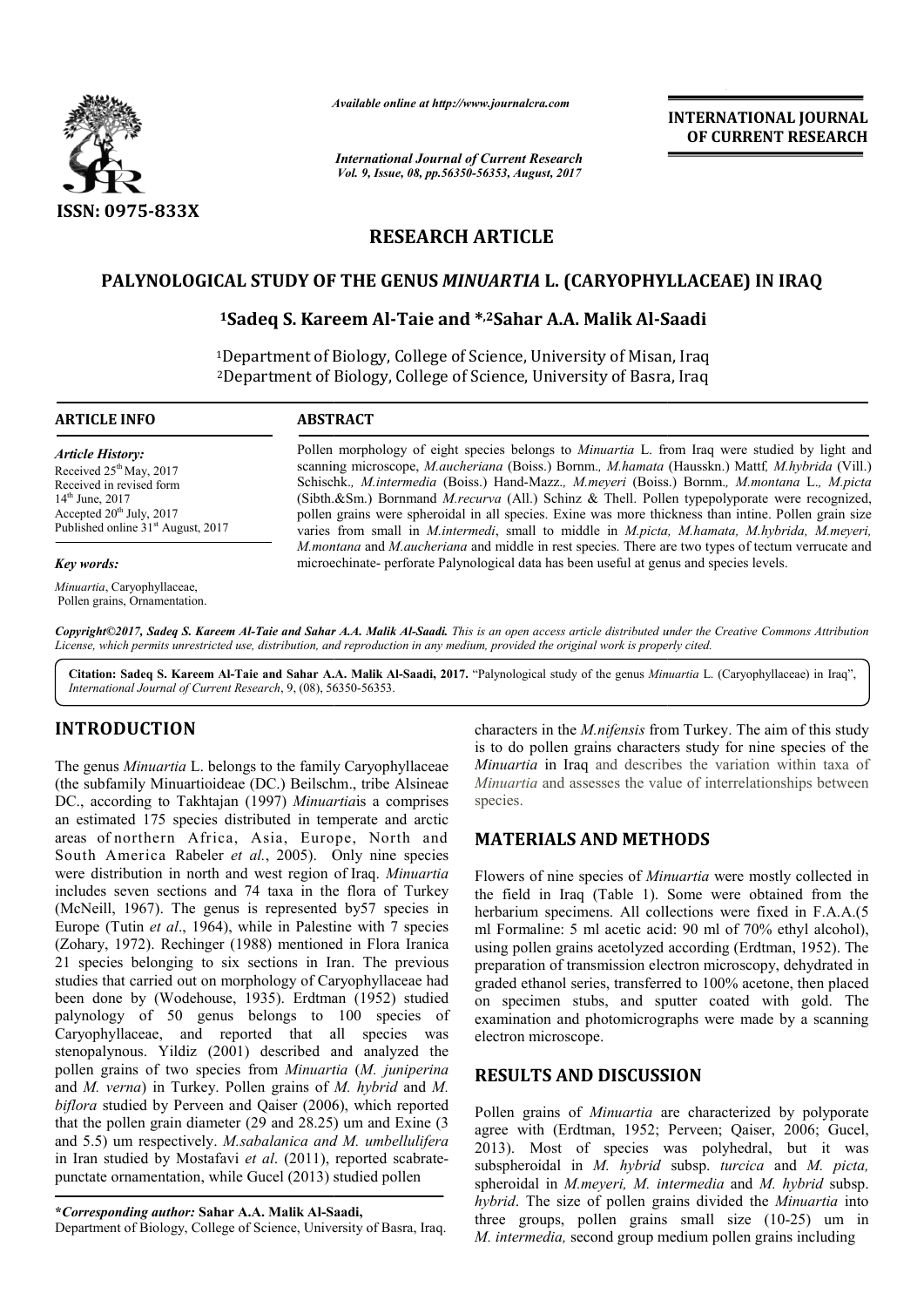| Taxa                     | Collection site                                                            | Collectiondate | No. of samples |
|--------------------------|----------------------------------------------------------------------------|----------------|----------------|
| M.hamata                 | Jabel Singar, 4km befor Hajamrn                                            | 1/5/1979       | 0034893        |
|                          | N.E. of Amadya                                                             | 15/5/2014      | 119            |
|                          |                                                                            | 14/5/2014      | 110            |
| M.hybrida subsp. hybrida | 12 km. from Sinjar to Karsi                                                | 25/4/1978      | 37731          |
|                          | Sakryskran mountain                                                        | 15/5/2014      | 162            |
|                          | Deleja                                                                     | 12/5/2014      | 50             |
| M.hybrida subsp. turcica | Great Zab near Kau Gossik                                                  | 28/3/1948      | 10.534         |
|                          | Sakryskran mountain                                                        | 11/5/2014      | 180            |
|                          | Qarahangel                                                                 | 13/3/2014      | 179            |
| M.intermedia             | Jabal singar. 4km. N.E. of Karsi                                           | 17/5/1979      | 0034862        |
|                          | Hajamran                                                                   | 15/5/2014      | 201            |
| M.juniperina             | N.E. of Qandil                                                             | 26/8/1957      | 24395          |
| M.meyeri                 | Avroman (Horaman) Mountains around Tawila, in Sulaimaniya Liwa Pira magrun | 16/6/1957      | 679600         |
|                          | Mountain                                                                   | 8/5/2014       | 250            |
| M.montana                | 10 km. W. of Tawela                                                        | 15/6/1957      | 22132          |
|                          | (on road between Halabja & Tawela)                                         |                |                |
|                          | Pira magrun Mountain                                                       | 8/5/2014       | 204            |
| M.picta                  | 10-15km. E of Arbil (to Darband)                                           | 20/4/1958      | 25288          |
|                          | Qarhangel                                                                  | 12/3/2014      | 280            |
| M.recurva                | Ser Kurawa NE. Slopes of Arl Gird Dagh                                     | 11/8/1947      | 9743           |

#### **Table 1. Details about samples of pollen grains**

**Table 2. Pollen grain morphology of**  *Minuartia* **species (values in μm)**

| Taxa                    | Pollen shape | Number<br>of pores | Pollen<br>dimension $(P/E)$ | Pore diameter   |                  | Size of | Exine           | Intine          |
|-------------------------|--------------|--------------------|-----------------------------|-----------------|------------------|---------|-----------------|-----------------|
|                         |              |                    |                             | Length          | width            | pollen  | thickness       | thickness       |
| M.hamata                | polyhedral   | $6 - 12$           | $(22.5-30)$                 | $(5-7.5)$       | $(5-7.5)$        | S-M     | $(1.87 - 3.75)$ | $(0.37-2.5)$    |
|                         |              |                    | 24.72                       | 7.10            | 7.03             |         | 2.87            | 1.03            |
| M.hybrida subsp.hybrida | Spherical    | 24-34              | $(20-45)$                   | $(3.12 - 7.5)$  | $(3.75 - 7.5)$   | S-M     | $(1.87-2.5)$    | $(0.62 - 2.5)$  |
|                         |              |                    | 31.87                       | 5.06            | 4.89             |         | 2.12            | 2.21            |
| M.hybrida subsp.turcica | Subspherical | $12 - 18$          | $(27.5 - 37.5)$             | $(4-5)$         | $(4.2-5)$        | M       | $(1.1-2)$       | $(0.12-1)$      |
|                         |              |                    | 35.15                       | 4.12            | 4.75             |         | 1.87            | 0.62            |
| M.intermedia            | Spherical    | $6 - 14$           | $(17.5 - 24.25)$            | $(3.75-5)$      | $(3.75-5)$       | S       | $(1.87-2.5)$    | $(0.62 - 1.25)$ |
|                         |              |                    | 21.28                       | 4.84            | 4.84             |         | 2.08            | 0.72            |
| M.junperiana            | polyhedral   | 8                  | $(17.5-30)$                 | $(4.5-6)$       | $(4.2 - 5.5)$    | S-M     | $(1.25 - 1.87)$ | $(0.26 - 1.25)$ |
|                         |              |                    | 23.75                       | 5.11)           | 5.01             |         | 1.56            | 0.93            |
| M.meveri                | Spherical    | $8 - 24$           | $(25-35)$                   | $(5-11.25)$     | $(3.75 - 11.25)$ | $S-M$   | $(1.87 - 3.75)$ | $(0.62 - 1.25)$ |
|                         |              |                    | 29.37                       | 7.65            | 7.34             |         | 2.70            | 1.04            |
| M.montana               | polyhydral   | $6-8$              | $(20-26.25)$                | $(3.75-5)$      | $(3.75-5)$       | S-M     | $(1-2)$         | $(0.62 - 1.25)$ |
|                         |              |                    | 23.37                       | 4.58            | 4.58             |         | 1.25            | 0.78            |
| M.recurva               | subspherical | $6 - 16$           | $1.56 - 26.95$              | $(3.08 - 3.85)$ | $(3.08 - 3.85)$  | S-M     | $(1.61 - 2.31)$ | $(0.38 - 0.69)$ |
|                         |              |                    | 23.10                       | 3.56            | 3.43             |         | 2.10            | 0.47            |
| M.picta                 | polyhedral   | $6 - 10$           | $(32.5 - 37.5)$             | $(5-6.25)$      | $(5-6.25)$       | M       | $(1.87-2.5)$    | $(0.62 - 1.25)$ |
|                         |              |                    | 34.11                       | 5.67            | 5.31             |         | 2.08            | 0.71            |

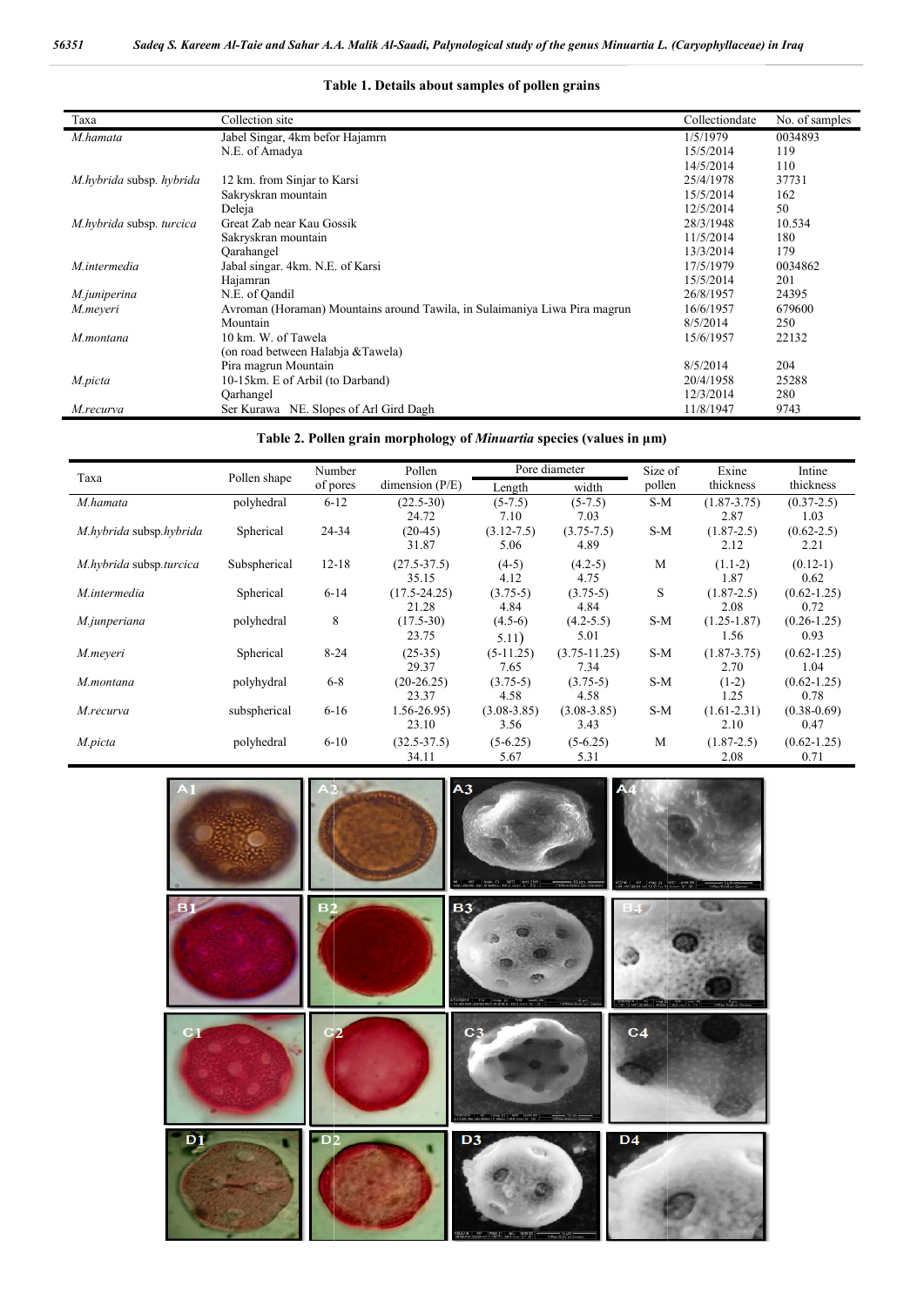

**Figure 1. LM and SEM photos of pollen grains of**  *Minuartia* **species** A: *M.hamata* ; B:*M.hybrida* subsp. *hybrida* ; C:M.*hybrida* subsp. *turcia* D: *M.intermedi*; E: *M.juniperina* ; F:*M.meyeri*; G:*M.montana*; H:*M.picta* i: *M.recurva* (1: Pollen grain Shape; 2: External wall of pollen grain; 3: Pollen under SEM; 4: Ornemantation).

*M.recurva* and *M. hybrid* subsp*. turcica*, and third group including the most of species was small- medium. Small pollen grains not agree with Skvarla, 1975; Nowicke and Skvarla, 1977; Ghanzanfer, 1984; Arkan and Incoeglu, 1992; Yildiz, 2001). The species different in number of pores, it is reduced in *M. recurve* (6-8) and higher in *M. hybrid*  subsp. *hybrida*  (24-34) (Figure 1, Table 2), thus supporting the separate of species taxonomically. Pollen grain wall showed that exine more thickness entine, it was higher in *M. hamata* (2.87 um) and the thinner in *M. montana* (1.25 um). The tectum is microechinate- perforate in most of species except M. hamata was verrucate, which agreed with (Erdtman, 1952 and Mostafavi and Mehragan, 2013), While Perveen and Qaiser (2006) reported that the ornamentation in *M. hybrida* punctate – spinulose. Mostafavi *et al*. (2011) reported that the type of ornamentation was scabrate- punctate in *M. sabalanica*  and *M. umbellulifera*. While Gucel (2013) noticed reticulate ornamentation in *M. nifensis*. Considering these statements, we reach a conclusion that pollen micro-morphological studies have considerable role in distinguishing some related taxa at the species rank. It would also be of interest to establish whether the obtained palynological results support classification based on plant morphology. conclusion that pollen micro-morphological studies<br>siderable role in distinguishing some related taxa at<br>ies rank. It would also be of interest to establish<br>the obtained palynological results support<br>tion based on plant mo

#### **REFERENCES**

Arkan, O. and Inceoglu, O. 1992. Turkiyebazi Saponaria L. taksonlarin in polen morfolojisi. *Tr. J. Bot* ., 16: 253-272.

- Davis, P.H. and Heywood V.H. 1973. Principles of angiosperm taxonomy. Robert E. Krieger Company Huntington, New York.
- Erdtman, G. 1952. Pollen morphology and plant taxonomy. Angiosperms introduction to palynology, I. Angiosperm. Stockholm. angiosperm taxonomy. Robert E. Krieger Company<br>Huntington, New York.<br>Erdtman, G. 1952. Pollen morphology and plant taxonomy.<br>Angiosperms introduction to palynology, I. Angiosperm.<br>Stockholm.<br>Ghazanfar, S. A. 1984. Morpholo
- (Caryophyllaceae), section Siphonomorpha Otth. And *Auriculatae* (Boiss.) *Schischk. New phythol*., 98: 683-690.
- Gucel, S. 2013. Morphology, anatomy and cytology of critically endangered endemic *Minuartianifensis* from West Anatolia, Turkey. *Sains Malaysiana* , 42(10):1449–145
- McNeill J. 1967*. Minuartia*. In:Davis, P.H.(Eds). Flora of Turkey. Edinburgh. University Press.2:38-67.
- Mostafavi, G.; Assadi, M.; Nejadsattari, T.; Sharifnia, F. and<br>Mehregan. I. 2011. *Minuartia sabalanica* Mehregan. I. 2011. (Caryophyllaceae), a new species from N.W. Iran – *Iran. J. Bot.,* 17 (2): 220-226.
- Nowicke, J. W. and Skvarla, J. J. 1977. Pollen Morphology and the Relationship of the Plumbaginaceae, Polygonaceae and the Relationship of the Plumbaginaceae, Polygonaceae and Primulaceae to the order Centrospermae. *Smithsonian Contrib. Bot*., 37: 1264.
- Perveen, A. and Qaiser, M. 2006. Pollen Flora of Pakistan-Caryophyllacea. Pak. J. Bot., 38(4): 901-915.
- Rabeler, R.K.; Hartman, R.l. and Utech, F.H. 2005. in: flora of North America Editorial committee (ed.), Oxford University Press, New York, vol.5, pp.116-136. University Press, New York, vol.5, pp.116-136.